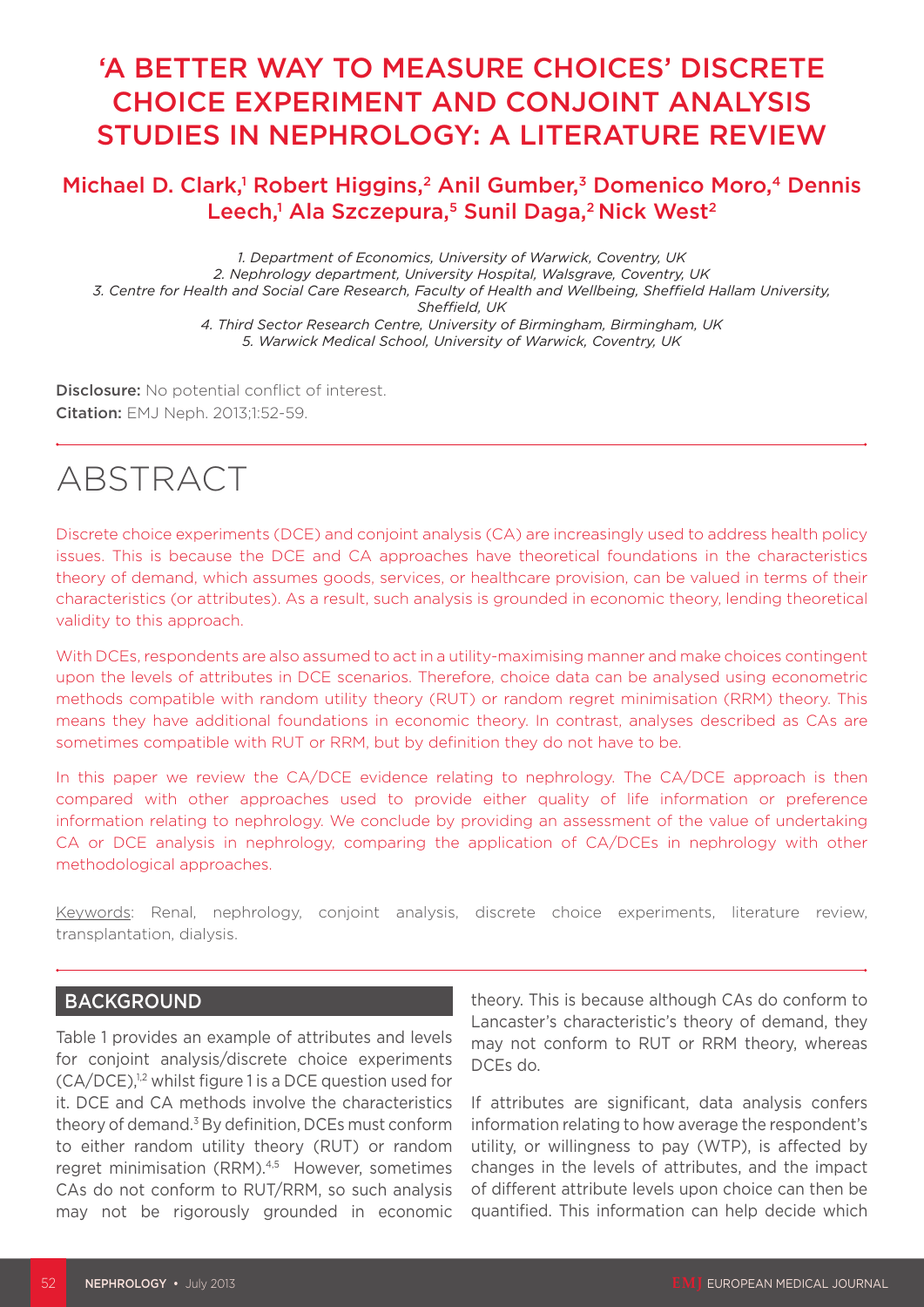patient groups ought to be prioritised for kidney transplants, when dialysis should be provided, or which modality is used.

## METHODS – LITERATURE SEARCH

We conducted PubMed literature searches using keywords 'discrete choice experiment' or 'conjoint analysis' and 'renal transplant' or 'renal dialysis', reviewing DCE/CA papers identified. We also included a DCE conference abstract.6

#### RESULTS

The literature searches revealed four papers, for three studies involving DCE/CA for renal transplantation.<sup>1,2,7,8</sup> Other DCE/CA studies (five papers, for four studies) relate to dialysis.8-12 Preliminary findings (conference abstract) about a dialysis DCE,<sup>6</sup> are also considered. A summary of some key features of these studies is provided in Table 2.

#### Renal Transplant DCE/CA Analyses

A Canadian renal transplant DCE<sup>8</sup> of 150 healthcare professionals, 169 patients, and 32 caregivers involved decisions about end-of-life care in chronic kidney disease. The DCE had six attributes, two related to transplantation: 'how should live kidneys for transplantation be obtained?' (levels of first come first served, or best match); and 'how should live kidneys for transplantation be obtained? (levels of family member, paired kidney exchange, anonymous donor, or buy a kidney). Other attributes included 'who provides comprehensive day-to-day care; when should end-of-life care discussions be started; how much information on prognosis end-of-life care issues should be provided, and how should decisions to stop dialysis be made?'. Findings suggested patients/healthcare professionals preferred detailed prognostic information, and shared to individual care planning, and co-ordinated care. For transplants they preferred 'best match' to 'first-come first served' allocation criteria, whilst donor donation by family members/friends was most preferred followed by an unknown donor, paired kidney exchange, and buying a kidney.

A USA study7 involved a CA of 175 patients. It looked at preferences for accepting a kidney from donors at increased risk of blood-borne viral infection (DIRVI). It considered the influence of HIV infection risk, donor age, and transplant waiting time (years). Key findings were that 24% of respondents would not accept a DIRVI kidney at all, 58.9% would under some circumstances, and 17.7% always accepted DIRVI kidneys. Patients would be more likely to accept a DIRVI kidney when waiting times were longer, donors were younger, and when HIV infection risk was lower. Dialysed patients and older patients were more likely to accept a DIRVI kidney. This is a CA, not a DCE, and so results may not be compatible with RUT/RRM, and may not be as rigorously grounded in microeconomic theory.

A UK renal transplant DCE study,<sup>1,2</sup> assessed preferences of 908 patients, 113 healthcare professionals, 48 live donors/relatives of deceased donors, and 41 carers. Attributes and levels are shown in Table 1.

Patients highly valued transplant waiting time and quality of tissue match, prioritising those with child or adult dependents and transplanting younger adults. Those with moderate diseases affecting life expectancy were prioritised over those with severe diseases, but those with moderate diseases affecting length of life were not prioritised over those without other disease(s). Patients prioritised those with moderate rather than no disease, and moderate rather than severe disease affecting quality of life. Ethnic minority patients did not prioritise recipients with close donor-recipient tissue matches, as this disadvantages them.

Healthcare professionals valued allocation based on tissue match less than patients, but valued prioritising those with dependents more. They also valued prioritising those with no diseases rather than moderate diseases affecting life expectancy, whereas patients did not. Healthcare professionals also valued prioritising those with severe rather than moderate diseases affecting quality of life more than patients. Carers did not value prioritising those with better tissue matches or those with dependents. However, they valued prioritising those with moderate, not severe, diseases affecting life expectancy more than patients. The live donors/ relatives of deceased donors group did not value prioritising kidney transplants on the basis of tissue match. However, they valued transplants to those with dependents, younger recipients, and to those with moderate rather than severe diseases affecting life expectancy, more than patients.

Results are broadly in line with current UK renal transplant policy, but another criterion (whether recipients had adult or child dependents) was also valued, and differences in ethnic minority patient preferences were highlighted.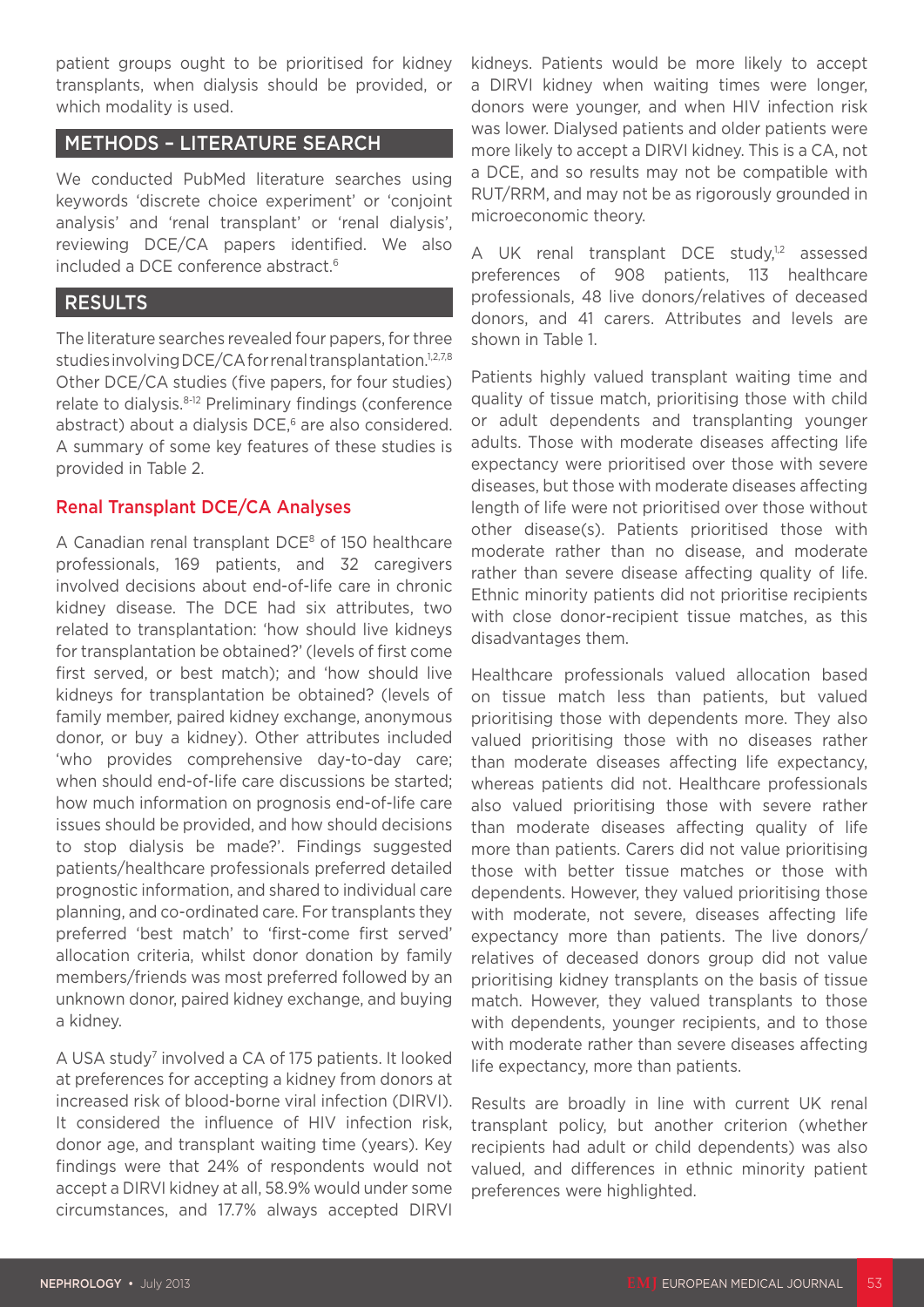| <b>Attribute</b>                                                                  | Description of attribute in questionnaire<br>preamble                                                                                                                                                                                                                                                                                                                                                                                                                | Levels for the attribute<br>that appear at different<br>levels across questionnaire<br>questions                                                                                                                             |
|-----------------------------------------------------------------------------------|----------------------------------------------------------------------------------------------------------------------------------------------------------------------------------------------------------------------------------------------------------------------------------------------------------------------------------------------------------------------------------------------------------------------------------------------------------------------|------------------------------------------------------------------------------------------------------------------------------------------------------------------------------------------------------------------------------|
| A) Amount of<br>time a person<br>has waited for a<br>kidney transplant            | Timescales for people receiving a transplant after<br>being placed on a waiting list are likely to differ.<br>The waiting time could be (see next column)                                                                                                                                                                                                                                                                                                            | 1) 1 month.<br>$2)$ 2 years.                                                                                                                                                                                                 |
|                                                                                   |                                                                                                                                                                                                                                                                                                                                                                                                                                                                      | 3) 10 years.                                                                                                                                                                                                                 |
| <b>B)</b> Tissue type<br>matching -<br>and likelihood<br>of transplant<br>success | This affects the likelihood of a transplant proving<br>to be successful. Below are the up-to-date<br>figures from UK Transplant for the survival of all<br>transplants in the UK. There are 6 main tissue<br>types used in matching. A perfect tissue type<br>match is all 6 types matching; favourable is 4-5<br>out of 6 matching, non-favourable is less than<br>4 matching. If a transplant fails the patient will<br>return to renal dialysis (see next column) | 1) Non-favourable tissue<br>match (86% average survival<br>rate of the kidney 1 year after<br>the transplant).<br>2) Favourable tissue match<br>(89% average survival rate<br>of the kidney 1 year after the<br>transplant). |
|                                                                                   |                                                                                                                                                                                                                                                                                                                                                                                                                                                                      | 3) Perfect tissue type match<br>(90% average survival rate<br>of the kidney 1 year after the<br>transplant).                                                                                                                 |
| C) How many<br>dependents<br>(either children<br>or adults)<br>recipients have    | Some respondents might consider that those<br>who have dependent children, or others who<br>are dependent either because of their age or<br>a physical or mental handicap, ought to be<br>prioritised for kidney transplant. So we assume<br>that respondents might have (see next column)                                                                                                                                                                           | 1) No dependents.<br>2) 1 dependent.<br>3) 4 dependents.                                                                                                                                                                     |
| D) Recipient age                                                                  | The recipient could be aged either (see next<br>column)                                                                                                                                                                                                                                                                                                                                                                                                              | 1) 20 years.<br>2) 45 years.<br>3) 65 years.                                                                                                                                                                                 |
| E) Diseases                                                                       | As well as having kidney failure, someone                                                                                                                                                                                                                                                                                                                                                                                                                            | 1) None.                                                                                                                                                                                                                     |
| affecting life<br>expectancy                                                      | may have other conditions prior to kidney<br>transplantation which affect their life expectancy.<br>Some of the conditions which reduce life<br>expectancy may occur in young people, and some<br>older people may be entirely healthy apart from<br>kidney disease. We assume these could be either<br>(see next column)                                                                                                                                            | 2) Moderate diseases<br>(uncontrolled hypertension or<br>obesity).                                                                                                                                                           |
|                                                                                   |                                                                                                                                                                                                                                                                                                                                                                                                                                                                      | 3) Severe diseases (heart<br>attack, stroke, or diabetes<br>with complications).                                                                                                                                             |
| F) Other<br>recipient illnesses                                                   | Someone with kidney failure may have conditions<br>other than kidney failure, which are not life-<br>threatening but do affect their quality of life.<br>Respondents might or might not wish to allocate<br>kidneys according to such conditions. Examples<br>would be (see next column)                                                                                                                                                                             | 1) Healthy except for kidney<br>disease.<br>2) Kidney disease with a<br>condition that sometimes<br>affects their activities, such as<br>mild asthma.                                                                        |
|                                                                                   |                                                                                                                                                                                                                                                                                                                                                                                                                                                                      | 3) Kidney disease with a<br>condition that affects their<br>activities on a daily basis,<br>such as severe arthritis.                                                                                                        |

Table 1. Details of attributes and levels used in the UK renal transplant discrete choice experiments (DCE) preference study.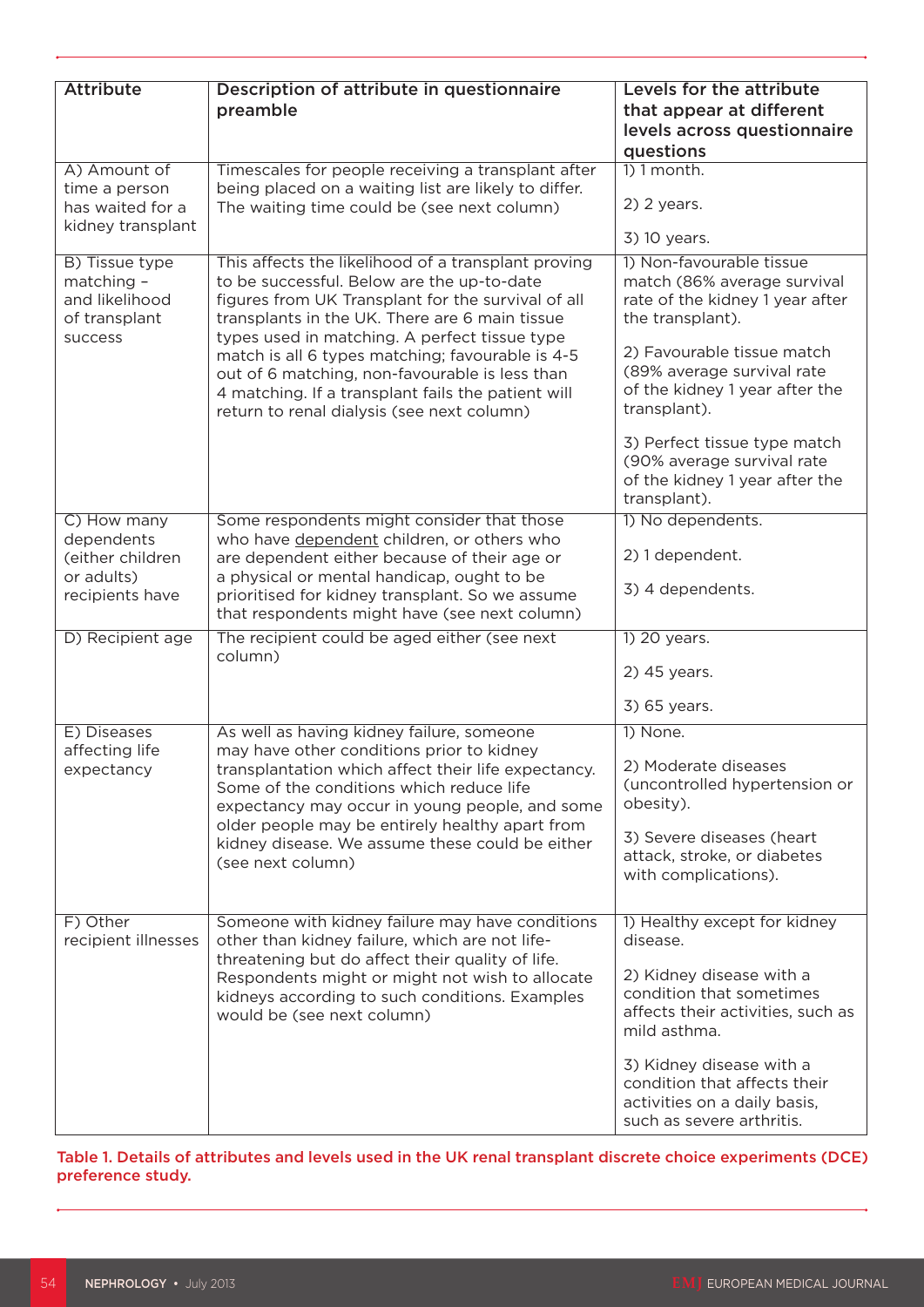#### NOW PLEASE READ DESCRIPTIONS OF OPTION A AND B AND INDICATE WHO YOU THINK SHOULD BE PRIORITISED FOR A KIDNEY TRANSPLANT – PATIENT A OR PATIENT B?:

|                                                             | <b>Patient A</b>                                             | <b>Patient B</b>                                                       |
|-------------------------------------------------------------|--------------------------------------------------------------|------------------------------------------------------------------------|
| Amount of time a person has waited for<br>a transplant      | 1 month                                                      | 2 years                                                                |
| Tissue type match - and likelihood of<br>transplant success | 90% average 1 year<br>chance of transplant<br><b>SUCCESS</b> | 86% average 1 year<br>chance of transplant<br><b>SUCCESS</b>           |
| How many dependents (children or<br>adults) recipients have | 4 dependents                                                 | No dependents                                                          |
| Recipient age                                               | 20 years                                                     | 45 years                                                               |
| Diseases affecting life expectancy                          | Moderate: Uncontrolled<br>hypertension or obesity            | Severe: Heart attack,<br>or stroke, or diabetes<br>with complications. |
| Other recipient illnesses (other than<br>kidney disease)    | Mild asthma                                                  | Severe arthritis                                                       |
| Which patient would you choose?                             | Patient A                                                    | Patient B                                                              |

(tick 1 box only)

Figure 1. Details of the instruction appearing over questions, followed by the first discrete choice experiments (DCE) question used in the UK renal transplant DCE preference.

### Dialysis DCE/CA Analyses

The aforementioned Canadian DCE.<sup>8</sup> included the attribute 'how should decisions to stop dialysis be made?' Findings revealed a preference for joint, over personal, decision-making for healthcare providers, patients, and caregivers.

A USA analysis<sup>10</sup> of 126 patients looked at switches from conventional dialysis (three times a week) to daily haemodialysis (six treatments of 2-3 hours weekly) to improve dialysis outcomes. This study included four attributes: life expectancy (levels of 6, 8 or 10 years), quality of life on a 1 to 10 scale (levels of 5, 7 and 9), annual number of hospitalisations (levels of 3, 2, and 1), and transport time (levels of transportation time which were 3, 2, or 1 times the reference case [i.e. travel time for conventional haemodialysis]). People were more willing to switch to daily dialysis when the regimen offered increased life expectancy and better quality of life, and when there were larger decreases in hospitalisations and transport time.

Another DCE9 about nephrology facilities in Greenland (Denmark), estimated willingness-to-pay (WTP) for dialysis amongst 206 members of the general public. Its three attributes included numbers of specialists (levels of many specialists, one specialist, or monthly visiting specialist), accommodation for patients (levels of patient hotel for Greenlandic people, patient hotel in Nuuk, or own apartment in Nuuk), and increased annual tax per person (levels of 0 DKK, 50 DKK, and 700 DKK). Findings suggested that alternatives involving treatment in Greenland were chosen in around two-thirds of cases, implying a tendency to favour treatment in Greenland even when it involves increased tax. Also WTP for patient hotel accommodation was higher than apartment accommodation, or having a permanent specialist. The authors concluded that Greenlanders' perception of self-dependence and their attitude to health services in Denmark strongly impacted upon findings.

An Australian DCE study<sup>11,12</sup> involved well-conducted qualitative analysis to inform the attribute and levels selected.<sup>13-15</sup> One of the two DCE papers published by these authors surveyed 105 patients with stage 3-5 renal disease, evaluating whether patients preferred dialysis or conservative treatment. Attributes included differences in: life expectancy, weekly hospital visits, ability to travel, hours attached to a dialysis machine, treatment timing, availability of subsidised transport, and flexibility of dialysis schedules. Findings suggested patients were more likely to choose dialysis than conservative care if dialysis increased average life expectancy, if they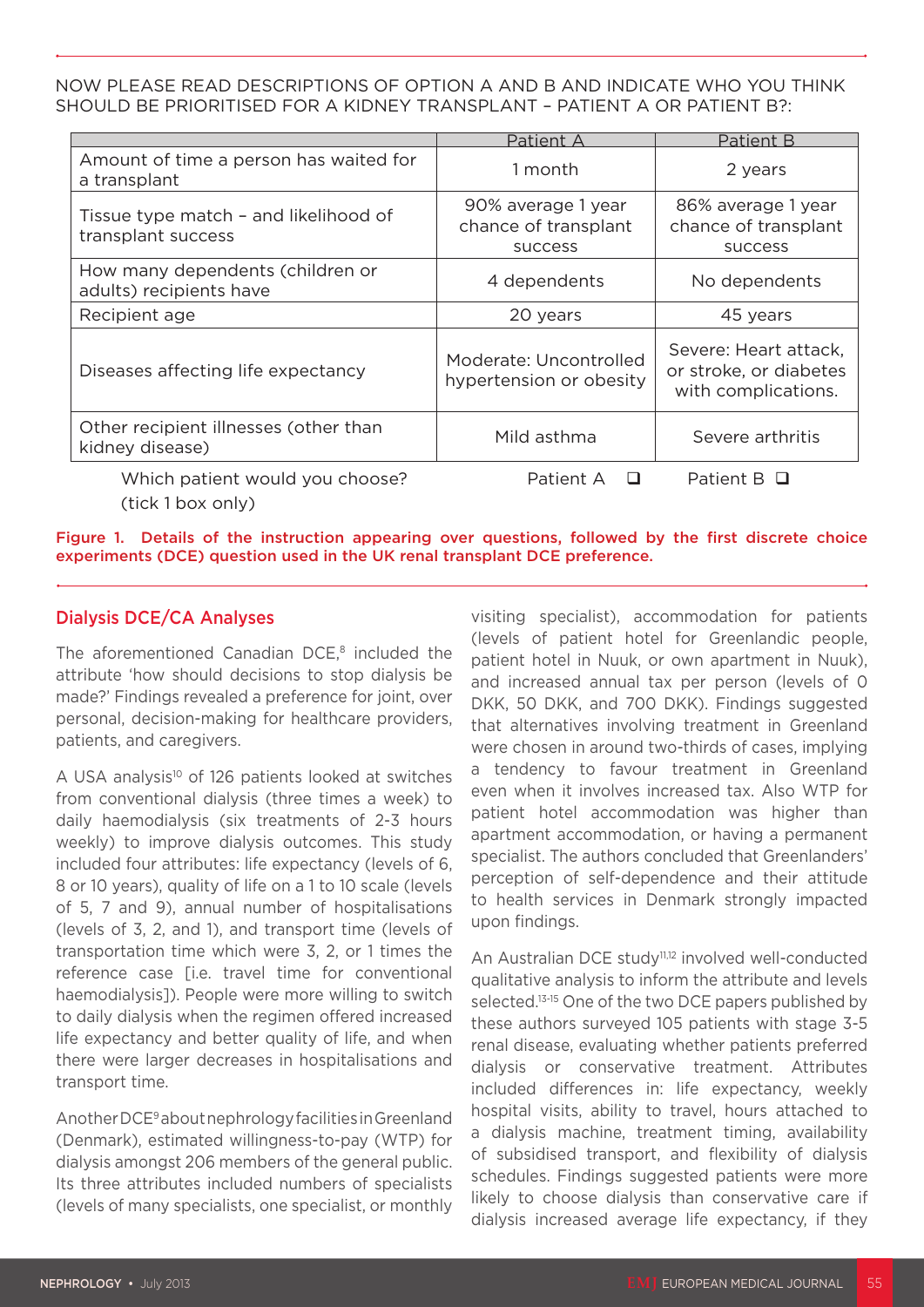| <b>Study focus and authors</b>                                | Country<br>and type<br>of study<br>(DCE/CA)                | Sample size                                                                           | <b>Type of attributes</b>                                            |
|---------------------------------------------------------------|------------------------------------------------------------|---------------------------------------------------------------------------------------|----------------------------------------------------------------------|
|                                                               | Canada,<br>Renal<br>transplant<br>and<br>dialysis<br>(DCE) |                                                                                       | a) For whom should live kidneys for<br>transplantation be provided?  |
| End-of-life care in                                           |                                                            | 169 Patients,                                                                         | b) How should live kidneys for<br>transplantation be obtained?       |
| chronic kidney disease<br>- kidney transplant.                |                                                            | 150 Healthcare<br>professionals,                                                      | c) Who provides comprehensive day to<br>day care?                    |
| Davison et al. <sup>8</sup>                                   |                                                            | 32 Caregivers                                                                         | d) How much information on end of life<br>issues should be provided? |
|                                                               |                                                            |                                                                                       | e) How should decisions to stop dialysis be<br>made?                 |
| Acceptability from                                            | USA, Renal<br>Transplant<br>(CA)                           |                                                                                       | a) HIV infection risk                                                |
| donors at increased risk<br>of blood-borne viral              |                                                            | 175 Patients                                                                          | b) Donor age                                                         |
| infection. Reese et al. <sup>7</sup>                          |                                                            |                                                                                       | c) Transplant waiting time (years)                                   |
|                                                               | UK, Renal<br>Transplant<br>(DCE)                           | 908 Patients                                                                          | a) Waiting period                                                    |
|                                                               |                                                            | 113 Healthcare<br>professionals<br>48 Live donors/<br>relatives of<br>deceased donors | b) Tissue type matching                                              |
| Renal transplant<br>prioritisation by                         |                                                            |                                                                                       | c) Dependents                                                        |
| stakeholders. Clark et                                        |                                                            |                                                                                       | d) Recipient age                                                     |
| al. <sup>1,2</sup>                                            |                                                            |                                                                                       | e) Diseases impacting life expectancy                                |
|                                                               |                                                            | 41 carers                                                                             | f) Other illnesses                                                   |
|                                                               | USA,<br><b>Dialysis</b><br>(DCE)                           | 126 Patients                                                                          | a) Life expectancy                                                   |
| Willingness to switch<br>from conventional to                 |                                                            |                                                                                       | b) Quality of life                                                   |
| daily haemodialysis.                                          |                                                            |                                                                                       | c) Number of hospitalisations                                        |
| Halpern et al. <sup>10</sup>                                  |                                                            |                                                                                       | d) Transport time                                                    |
|                                                               | Denmark,<br><b>Dialysis</b><br>(DCE)                       | 206 People                                                                            | a) Numbers of specialists                                            |
| Willingness to pay for<br>dialysis. Kjaer et al. <sup>9</sup> |                                                            |                                                                                       | b) Accommodation for patients                                        |
|                                                               |                                                            |                                                                                       | c) Increase in annual tax per person                                 |
|                                                               |                                                            | 105 Patients<br>73 Caregivers                                                         | a) Life expectancy                                                   |
| Dialysis modality<br>preference of patients                   |                                                            |                                                                                       | b) Weekly hospital visits                                            |
| with CKD. Morton et al. <sup>11</sup>                         | Australia,                                                 |                                                                                       | c) Ability to travel                                                 |
| Factors influencing                                           | <b>Dialysis</b><br>(DCE)                                   |                                                                                       | d) Hours attached to a dialysis machine                              |
| patient choice of dialysis                                    |                                                            |                                                                                       | e)Treatment timing                                                   |
| versus conservative<br>care. Morton et al. <sup>12</sup>      |                                                            |                                                                                       | f) Availability of subsidised transport                              |
|                                                               |                                                            |                                                                                       | g) Flexibility of dialysis schedule                                  |
| Preferences for home-                                         | UK,<br>Dialysis<br>(DCE)                                   | 663 Patients                                                                          | a) Frequency of dialysis                                             |
| based haemodialysis<br>or peritoneal dialysis                 |                                                            |                                                                                       | b) Quality of dialysis                                               |
| or hospital-based                                             |                                                            |                                                                                       | c) Type of care                                                      |
| haemodialysis. Higgins                                        |                                                            |                                                                                       | d) Timing of dialysis                                                |
| et al. <sup>6</sup>                                           |                                                            |                                                                                       | e) Dialysis costs to NHS                                             |

Table 2. Salient features of discrete choice experiments/conjoint analysis renal transplant and dialysis studies included in review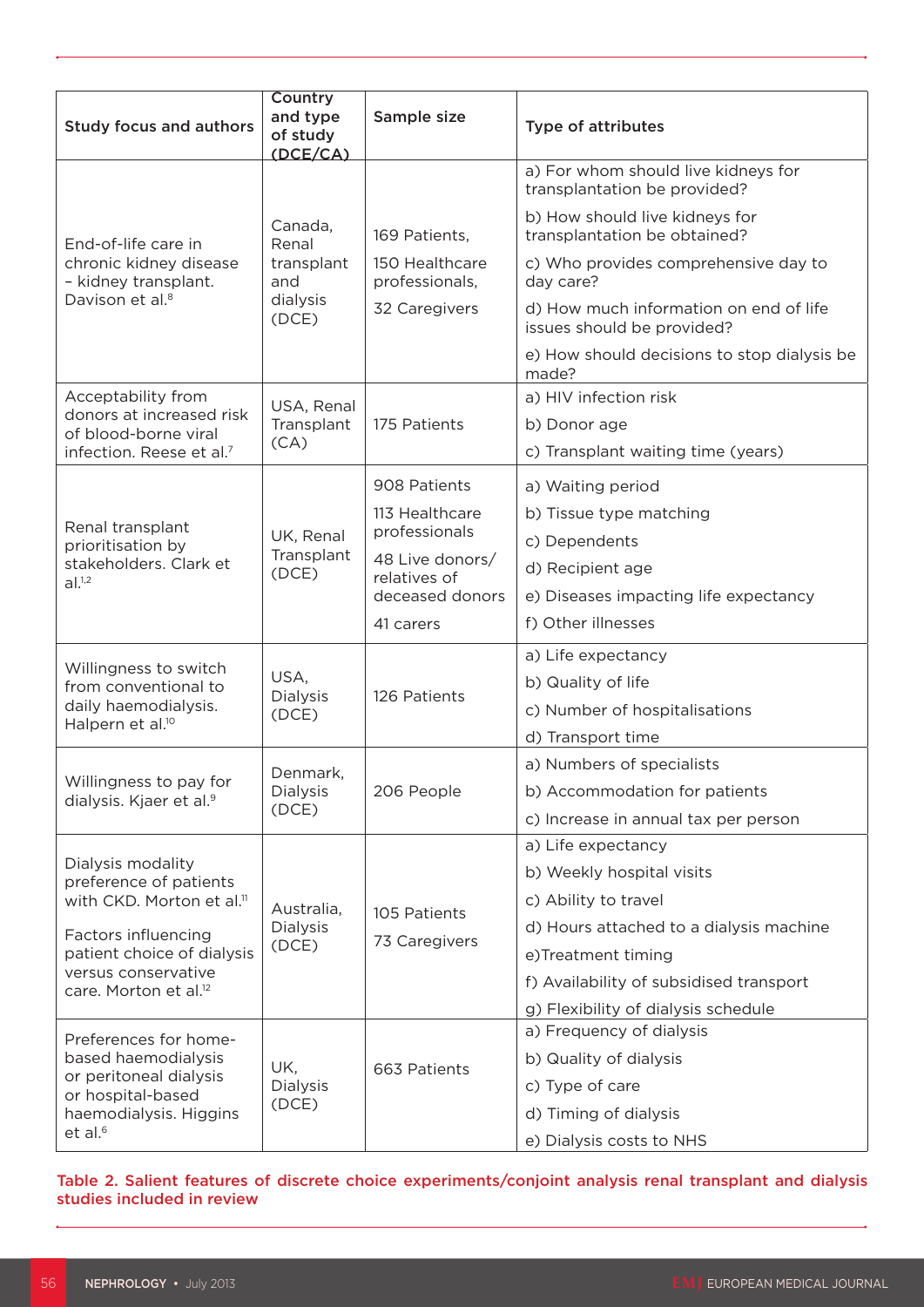could dialyse during the day or evening not just the day, and if subsidised transport was available. Patients were less likely to choose dialysis if more visits to hospital were required, or with more restrictions on patient travel.

The other DCE published by these authors reports from the same study, but also reports results for 73 caregivers. Findings suggest home-based dialysis (either peritoneal or haemodialysis) was chosen by patients in 65% of cases, whilst the in-centre dialysis option was chosen in 35% of cases, and conservative care in 10% of cases. For caregivers, figures were 72%, 25%, or 3% respectively. Patients and caregivers preferred longer to shorter hours of dialysis, but were less likely to choose nocturnal than daytime dialysis. Patients would trade-off 23 months of life expectancy with home-based dialysis to decrease their travel restrictions, amongst caregivers the figure was 17 months.

The UK dialysis DCE<sup>6</sup> involved comparison of preferences for different modes of dialysis amongst 636 patients, comparing home-based peritoneal dialysis, unit-based haemodialysis, and home-based haemodialysis. Attribute levels, which included frequency of dialysis, quality of dialysis, level of care (self care, shared care, or professional care), timing of dialysis, and the costs to the NHS of dialysis varied across the labelled choices in line with feasible ranges for the modes of dialysis. Findings suggested that compared to dialysis unit haemodialysis, home peritoneal dialysis was valued positively, whilst home haemodialysis was valued negatively. Increasing dialysis frequency was negatively valued, but positively valued if it raised dialysis quality. More flexible dialysis timing was positively valued, whilst cost of dialysis provision to the NHS was statistically significant, but not highly valued.

#### **DISCUSSION**

DCE/CA may be more rigorous than other methodologies. For example, if the alternative is a series of questions about how a respondent ranks options independently on a scale,16-18 or involves preference ranking exercises<sup>19</sup> or choice scenarios.<sup>20,21</sup> This is because DCE/CA provide a robust method for measuring the preferences of stakeholders in dialysis and transplantation compatible with the characteristics theory of demand.

Other approaches to evaluation in nephrology involve assessment of health-related quality of life.22- <sup>28</sup> This may involve the use of validated quality of life instruments.29 However, such approaches have the disadvantage that they do not establish what patients prefer, which CA/DCE analysis does. Some analyses have tried to establish revealed preferences i.e. by looking at the characteristics of patients who do or do not switch dialysis therapy.30,31 However, if such switches are driven by preferences, it is unclear whether they are renal physicians or patient preferences. In contrast, because DCEs can be used to compare the preferences of different stakeholder groups, differences in preferences between groups can be ascertained.<sup>1,2,8,11</sup>

Some other studies have tried to establish how respondents stated preferences for dialysis are related to patient characteristics,<sup>17,32</sup> and one study has looked at how nephrologist preferences for dialysis vary according to their characteristics. $33$ Moreover, there are preference studies that do not involve DCE/CA methods, e.g. relating to establishing priority criteria for renal transplants.21,34,35 However, a limitation of these types of studies is that they may fail to take into account the fact that preferences vary according to the characteristics of the different modes of dialysis, or may fail to robustly establish trade-offs between conflicting allocation criteria for kidney transplants because preferences are not related to attributes. In contrast, CA/DCE preference studies can establish how preferences are related to attributes of dialysis provision<sup>6,9,10</sup> or different priority criteria for transplants.<sup>1,2,8</sup>

Also, whilst there can be a useful role for using qualitative analysis to establish preferences,<sup>13,14</sup> there may be a very strong case for using such analysis to design DCEs<sup>11</sup> rather than to replace DCE analysis. When the authors of this paper have been involved in producing DCE questionnaires, both in relation to our transplant DCE,<sup>1,2</sup> and also our dialysis DCE,<sup>6</sup> we have been very keen to conduct rigorous qualitative analysis to determine the attributes and levels for the questionnaires before conducting the final DCE analysis. This adds enormous value over more traditional questionnaire approaches which may exclude this design step, and instead chooses attributes based upon researcher's preference. Moreover, if analyses are DCEs not CAs, the analysis will also be strongly grounded in RUT or RRM, as well as the characteristics theory of demand, so measured preferences should equate to respondents' actual preferences. One exception to this may be if an attempt is made to establish WTP.<sup>36</sup> A particular problem is that if WTP is calculated when healthcare provision is free at the point of use, choices posed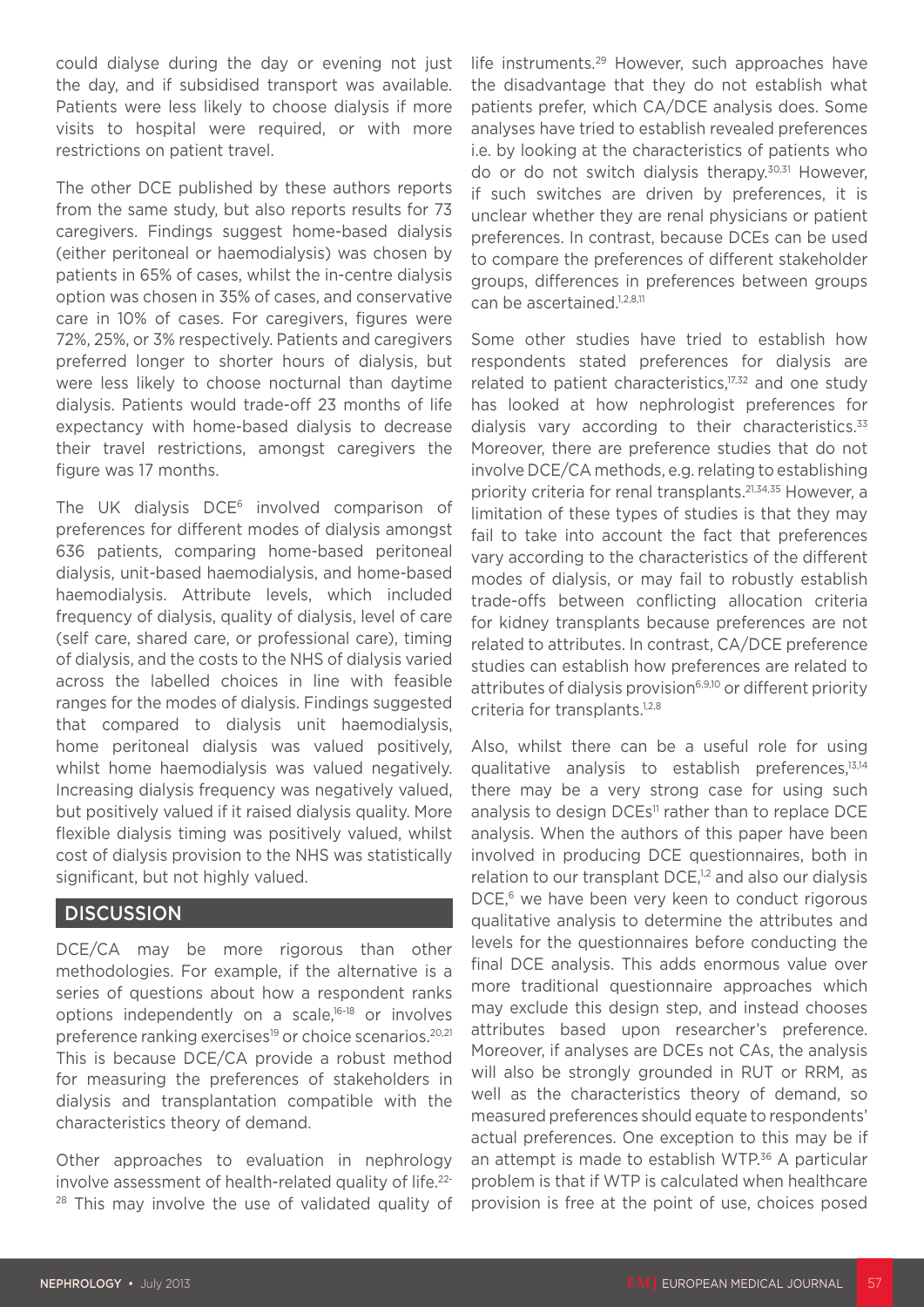may lack realism. So valuations for the monetary attribute may be subject to hypothetical bias, biasing estimates of WTP. This is why, when we conducted our renal transplant DCE1,2 we did not incorporate a monetary attribute. Moreover, for our dialysis DCE we did not present results in terms of WTP, instead valuing changes in other attributes versus increased dialysis frequency.<sup>6</sup> One analysis reviewed here<sup>9</sup> which calculated WTP may be biased because of a range of problems associated with calculating WTP using DCEs.36 These include whether estimated WTP obtained via DCEs may be sensitive to factors including: the range specified for the monetary attribute, or the presence or absence of payment per se;<sup>37</sup> or the presence of a positive cost, rather than the level of cost indicated by the monetary attribute;<sup>38</sup> or the placement of the monetary attribute in the list of attributes.<sup>39</sup> Other evidence suggests that the way attributes are 'framed' may impact upon estimated WTP.40

#### **CONCLUSIONS**

CAs and DCEs have the disadvantage of being more expensive to design, deliver and analyse than simple questionnaires, but extra expense may be justified if results are more meaningful/robust. Moreover, in renal transplantation, DCE results endorse factors such as waiting time and tissue type match as criteria for organ allocation, and raise important

questions about whether recipient co-morbidity and recipient social responsibilities should be included in organ allocation systems, $1,2$  and about ethnic minority preferences. For dialysis, DCEs have yielded important information about when dialysis is indicated, and about preferences for different modes of dialysis.

It is difficult to provide an overview of all the potential additional applications of DCEs in nephrology, as DCEs could be used to address a wide range of additional nephrology research questions. However, if more studies are undertaken, in the interests of methodological rigour, they should be DCE analyses (not CA analyses which are incompatible with RUT/RRM). We would also point out that it is important to use rigorous qualitative analysis in the first instance in a pilot analysis, in order to establish what the attributes and levels specified in the DCE questionnaires are, before a DCE is conducted.

One possible future application of DCEs might be to establish healthcare professionals/patients' preferences relating to different characteristics for patient education in relation to dialysis provision. Also, there are other areas of self-management and therapy choices in nephrology, especially over nondialysis care of the frail elderly, where being able to ask patients, professionals, and carers DCE-type questions would be useful.

# **REFERENCES**

1. Clark MD, et al. Who should be prioritised for renal transplantation?: Analysis of key stakeholder preferences using discrete choice experiments. BMC Nephrol. 2012;13:152.

2. Clark MD, et al. Prioritising patients for renal transplantation? Analysis of patient preferences for kidney allocation according to ethnicity and gender. Diversity in Health and Care. 2009;6:181- 91.

3. Lancaster KJ, New Approach to Consumer Theory. Journal of Political Economy 1966;74(2):132-57.

4. de Bekker-Grob EW, Ryan M, Gerard K. Discrete choice experiments in health economics: a review of the literature. Health Econ. 2012;21(2):145-72.

5. Ryan M, Gerard K. Using discrete choice experiments to value health care programmes: current practice and future research reflections. Appl Health Econ Health Policy. 2003;2(1):55-64.

6. Higgins R, et al. Establishing preferences for different modes of dialysis, and different characteristics of dialysis provision, using labelled choice Discrete Choice Experiment (DCE) questionnaires. British Transplantation Society (BTS) Conference. 13-15th March, 2013, Bournemouth, United Kingdom.

7. Reese PP, et al. Determinants of the decision to accept a kidney from a donor at increased risk for blood-borne viral infection. Clin J Am Soc Nephrol. 2010;5(5):917-23.

8. Davison SN, Kromm SK, Currie GR. Patient and health professional preferences for organ allocation and procurement, end-of-life care and organization of care for patients with chronic kidney disease using a discrete choice experiment. Nephrol Dial Transplant. 2010;25(7):2334-41.

9. Kjaer T, et al. Public preferences for establishing nephrology facilities in Greenland: estimating willingness-to-pay using a discrete choice experiment. Eur J Health Econ. Sep 14 2012.

10. Halpern SD, Berns JS, Israni AK.

Willingness of patients to switch from conventional to daily hemodialysis: looking before we leap. Am J Med. 2004;116(9):606-12.

11. Morton RL, et al. Dialysis modality preference of patients with CKD and family caregivers: a discrete-choice study. Am J Kidney Dis. 2012;60(1):102-11.

12. Morton RL, et al. Factors influencing patient choice of dialysis versus conservative care to treat end-stage kidney disease. CMAJ. 2012;184(5):E277- 83.

13. Morton RL, et al. The views of patients and carers in treatment decision making for chronic kidney disease: systematic review and thematic synthesis of qualitative studies. BMJ. 2010;340:c112.

14. Morton RL, et al. Patient views about treatment of stage 5 CKD: a qualitative analysis of semistructured interviews. Am J Kidney Dis. 2010;55(3):431-40.

15. Morton RL, et al. Characteristics of dialysis important to patients and family caregivers: a mixed methods approach.